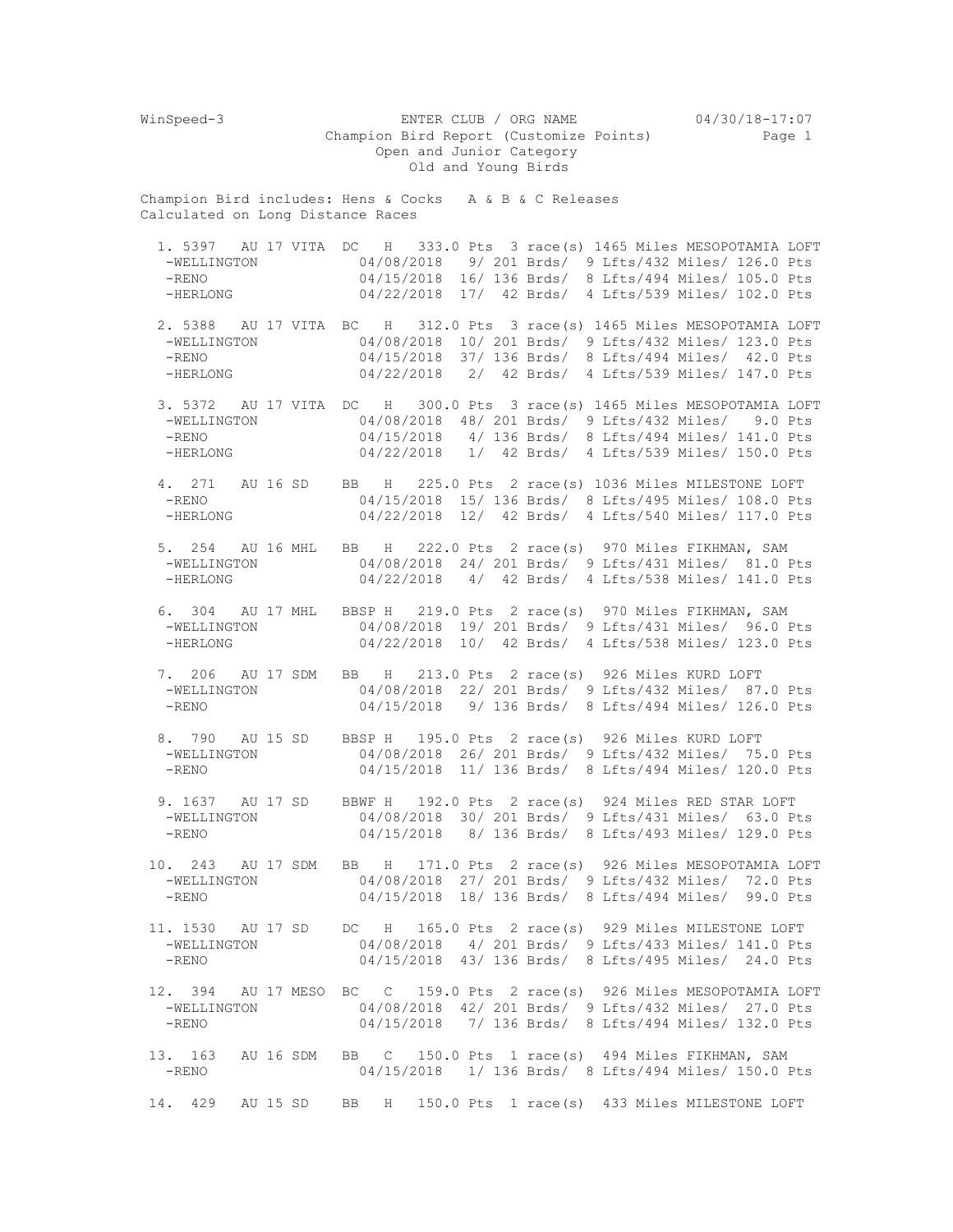-WELLINGTON 04/08/2018 1/ 201 Brds/ 9 Lfts/433 Miles/ 150.0 Pts 15. 214 AU 16 MHL PENN C 147.0 Pts 1 race(s) 494 Miles FIKHMAN, SAM -RENO 04/15/2018 2/ 136 Brds/ 8 Lfts/494 Miles/ 147.0 Pts 16. 1042 AU 17 MTZ BC H 147.0 Pts 1 race(s) 436 Miles TRIPLE CROWN CLASSIC CHAMPION BIRD REPORT(WinSpeed - 3) page 2 -WELLINGTON 04/08/2018 2/ 201 Brds/ 9 Lfts/436 Miles/ 147.0 Pts 17. 167 AU 17 SDM BB H 144.0 Pts 1 race(s) 433 Miles MILESTONE LOFT -WELLINGTON 04/08/2018 3/ 201 Brds/ 9 Lfts/433 Miles/ 144.0 Pts 18. 454 AU 17 SD DCSP C 144.0 Pts 1 race(s) 494 Miles KURD LOFT -RENO 04/15/2018 3/ 136 Brds/ 8 Lfts/494 Miles/ 144.0 Pts 19. 731 AU 15 SD BB H 144.0 Pts 1 race(s) 539 Miles KURD LOFT -HERLONG 04/22/2018 3/ 42 Brds/ 4 Lfts/539 Miles/ 144.0 Pts 20. 175 AU 15 SD BBWF H 138.0 Pts 1 race(s) 538 Miles FIKHMAN, SAM 04/22/2018 5/ 42 Brds/ 4 Lfts/538 Miles/ 138.0 Pts 21. 276 AU 16 MESO BB C 138.0 Pts 1 race(s) 432 Miles MESOPOTAMIA LOFT -WELLINGTON 04/08/2018 5/ 201 Brds/ 9 Lfts/432 Miles/ 138.0 Pts 22. 25740 AU 15 JEDD BC H 138.0 Pts 1 race(s) 495 Miles MILESTONE LOFT -RENO 04/15/2018 5/ 136 Brds/ 8 Lfts/495 Miles/ 138.0 Pts 23. 298 AU 16 MHL SIL H 135.0 Pts 1 race(s) 538 Miles FIKHMAN, SAM -HERLONG 04/22/2018 6/ 42 Brds/ 4 Lfts/538 Miles/ 135.0 Pts 24. 102273 AU 16 ARPU BB H 135.0 Pts 1 race(s) 494 Miles KURD LOFT -RENO 04/15/2018 6/ 136 Brds/ 8 Lfts/494 Miles/ 135.0 Pts 25. 5343 AU 17 VITA BC H 135.0 Pts 1 race(s) 432 Miles MESOPOTAMIA LOFT 04/08/2018 6/ 201 Brds/ 9 Lfts/432 Miles/ 135.0 Pts 26. 176 AU 17 SDM BB C 132.0 Pts 1 race(s) 433 Miles MILESTONE LOFT -WELLINGTON 04/08/2018 7/ 201 Brds/ 9 Lfts/433 Miles/ 132.0 Pts 27. 409 AU 17 MHL BBSP H 132.0 Pts 1 race(s) 538 Miles FIKHMAN, SAM -HERLONG 04/22/2018 7/ 42 Brds/ 4 Lfts/538 Miles/ 132.0 Pts 28. 992 AU 15 SD BB C 129.0 Pts 1 race(s) 539 Miles KURD LOFT -HERLONG 04/22/2018 8/ 42 Brds/ 4 Lfts/539 Miles/ 129.0 Pts 29. 5344 AU 17 VITA BB H 129.0 Pts 1 race(s) 432 Miles MESOPOTAMIA LOFT -WELLINGTON 04/08/2018 8/ 201 Brds/ 9 Lfts/432 Miles/ 129.0 Pts 30. 365 AU 16 MHL BB C 126.0 Pts 1 race(s) 538 Miles FIKHMAN, SAM -HERLONG 04/22/2018 9/ 42 Brds/ 4 Lfts/538 Miles/ 126.0 Pts 31. 317 AU 17 MHL BC H 123.0 Pts 1 race(s) 494 Miles FIKHMAN, SAM -RENO 04/15/2018 10/ 136 Brds/ 8 Lfts/494 Miles/ 123.0 Pts 32. 5234 AU 15 HP BBWF H 123.0 Pts 2 race(s) 970 Miles FIKHMAN, SAM -WELLINGTON 04/08/2018 50/ 201 Brds/ 9 Lfts/431 Miles/ 3.0 Pts -HERLONG 04/22/2018 11/ 42 Brds/ 4 Lfts/538 Miles/ 120.0 Pts 33. 83927 AU 17 ARPU BB C 120.0 Pts 1 race(s) 432 Miles MESOPOTAMIA LOFT -WELLINGTON 04/08/2018 11/ 201 Brds/ 9 Lfts/432 Miles/ 120.0 Pts 34. 110 AU 17 SDM BBWF H 117.0 Pts 1 race(s) 431 Miles FIKHMAN, SAM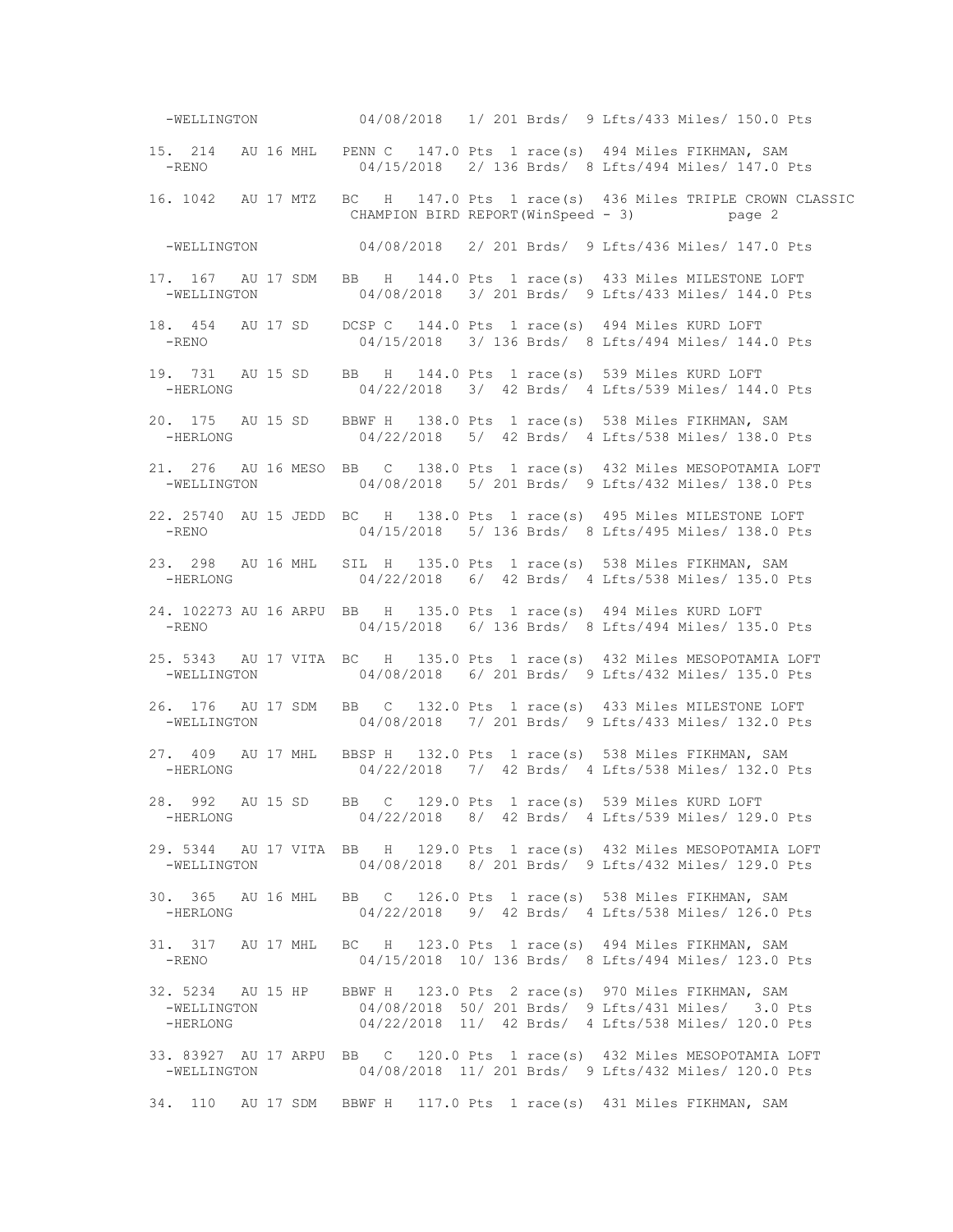-WELLINGTON 04/08/2018 12/ 201 Brds/ 9 Lfts/431 Miles/ 117.0 Pts 35. 83925 AU 17 ARPU DC H 117.0 Pts 1 race(s) 494 Miles MESOPOTAMIA LOFT -RENO 04/15/2018 12/ 136 Brds/ 8 Lfts/494 Miles/ 117.0 Pts 36. 86 AU 16 SDM BBSP C 114.0 Pts 1 race(s) 499 Miles VAN GRUEN LOFT -RENO 04/15/2018 13/ 136 Brds/ 8 Lfts/499 Miles/ 114.0 Pts 37. 498 AU 17 MHL BBSP C 114.0 Pts 1 race(s) 431 Miles FIKHMAN, SAM -WELLINGTON 04/08/2018 13/ 201 Brds/ 9 Lfts/431 Miles/ 114.0 Pts CHAMPION BIRD REPORT(WinSpeed - 3) page 3 38. 1695 AU 14 SD BC H 114.0 Pts 1 race(s) 538 Miles FIKHMAN, SAM 04/22/2018 13/ 42 Brds/ 4 Lfts/538 Miles/ 114.0 Pts 39. 300 AU 16 MHL BB C 111.0 Pts 1 race(s) 494 Miles FIKHMAN, SAM -RENO 04/15/2018 14/ 136 Brds/ 8 Lfts/494 Miles/ 111.0 Pts 40. 442 AU 17 MHL BC C 111.0 Pts 1 race(s) 538 Miles FIKHMAN, SAM 04/22/2018 14/ 42 Brds/ 4 Lfts/538 Miles/ 111.0 Pts 41. 36501 AU 15 AA BC C 111.0 Pts 1 race(s) 432 Miles MESOPOTAMIA LOFT -WELLINGTON 04/08/2018 14/ 201 Brds/ 9 Lfts/432 Miles/ 111.0 Pts 42. 158 AU 16 SD BBSP H 108.0 Pts 1 race(s) 539 Miles KURD LOFT -HERLONG 04/22/2018 15/ 42 Brds/ 4 Lfts/539 Miles/ 108.0 Pts 43. 389 AU 17 JEDD DC H 108.0 Pts 1 race(s) 432 Miles CANO, TOM -WELLINGTON 04/08/2018 15/ 201 Brds/ 9 Lfts/432 Miles/ 108.0 Pts 44. 223 AU 16 MHL BC H 105.0 Pts 1 race(s) 431 Miles FIKHMAN, SAM -WELLINGTON 04/08/2018 16/ 201 Brds/ 9 Lfts/431 Miles/ 105.0 Pts 45. 245 AU 16 MHL BB C 105.0 Pts 1 race(s) 538 Miles FIKHMAN, SAM 04/22/2018 16/ 42 Brds/ 4 Lfts/538 Miles/ 105.0 Pts 46. 210 AU 17 SDM BB H 102.0 Pts 1 race(s) 494 Miles KURD LOFT -RENO 04/15/2018 17/ 136 Brds/ 8 Lfts/494 Miles/ 102.0 Pts 47. 40700 AU 17 AA SIL H 102.0 Pts 1 race(s) 432 Miles MESOPOTAMIA LOFT -WELLINGTON 04/08/2018 17/ 201 Brds/ 9 Lfts/432 Miles/ 102.0 Pts 48. 343 AU 16 MHL BB H 99.0 Pts 1 race(s) 538 Miles FIKHMAN, SAM 04/22/2018 18/ 42 Brds/ 4 Lfts/538 Miles/ 99.0 Pts 49. 484 AU 17 MHL BB H 99.0 Pts 1 race(s) 431 Miles FIKHMAN, SAM -WELLINGTON 04/08/2018 18/ 201 Brds/ 9 Lfts/431 Miles/ 99.0 Pts 50. 414 AU 17 MHL BB C 96.0 Pts 1 race(s) 494 Miles FIKHMAN, SAM -RENO 04/15/2018 19/ 136 Brds/ 8 Lfts/494 Miles/ 96.0 Pts 51. 1374 AU 14 SD GRIZ H 96.0 Pts 1 race(s) 538 Miles FIKHMAN, SAM -HERLONG 04/22/2018 19/ 42 Brds/ 4 Lfts/538 Miles/ 96.0 Pts 52. 40 AU 17 SDM BBSP H 93.0 Pts 1 race(s) 498 Miles TRIPLE CROWN CLASSIC -RENO 04/15/2018 20/ 136 Brds/ 8 Lfts/498 Miles/ 93.0 Pts 53. 187 AU 17 SDM BB C 93.0 Pts 1 race(s) 433 Miles MILESTONE LOFT -WELLINGTON 04/08/2018 20/ 201 Brds/ 9 Lfts/433 Miles/ 93.0 Pts 54. 188 AU 16 SD BB H 90.0 Pts 1 race(s) 494 Miles KURD LOFT 04/15/2018 21/ 136 Brds/ 8 Lfts/494 Miles/ 90.0 Pts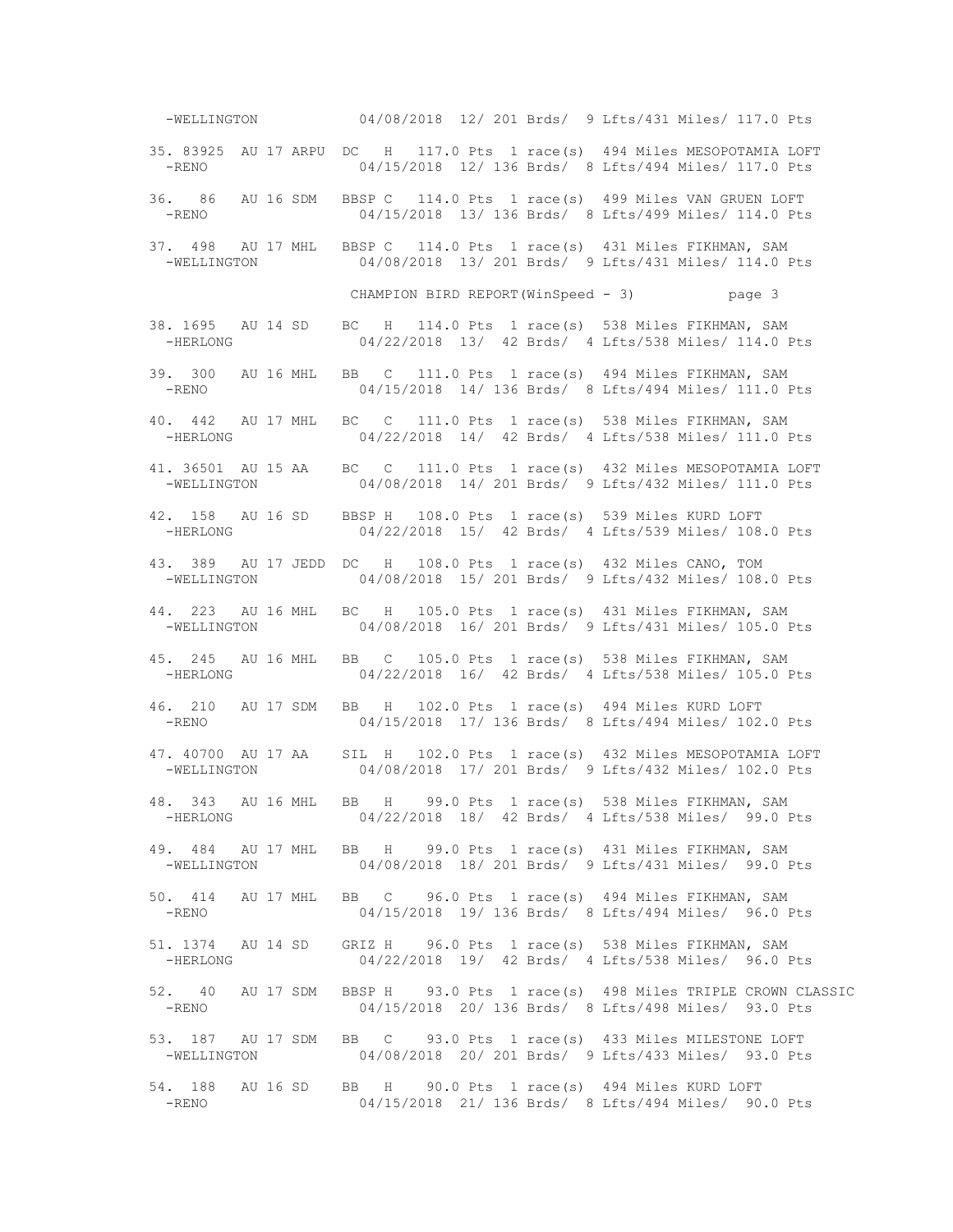55. 878 AU 04 SD BC H 90.0 Pts 1 race(s) 432 Miles CANO, TOM -WELLINGTON 04/08/2018 21/ 201 Brds/ 9 Lfts/432 Miles/ 90.0 Pts 56. 335 AU 17 MHL BBWF H 87.0 Pts 1 race(s) 494 Miles FIKHMAN, SAM -RENO 04/15/2018 22/ 136 Brds/ 8 Lfts/494 Miles/ 87.0 Pts 57. 226 AU 17 SD BB C 84.0 Pts 1 race(s) 436 Miles Antal Les -WELLINGTON 04/08/2018 23/ 201 Brds/ 9 Lfts/436 Miles/ 84.0 Pts 58. 1119 AU 17 SD BC H 84.0 Pts 1 race(s) 492 Miles GARVER, MILO -RENO 04/15/2018 23/ 136 Brds/ 8 Lfts/492 Miles/ 84.0 Pts 59. 211 AU 17 SDM BB H 81.0 Pts 1 race(s) 494 Miles KURD LOFT -RENO 04/15/2018 24/ 136 Brds/ 8 Lfts/494 Miles/ 81.0 Pts CHAMPION BIRD REPORT(WinSpeed - 3) page 4 60. 277 AU 16 SD DC H 78.0 Pts 1 race(s) 495 Miles MILESTONE LOFT 04/15/2018 25/ 136 Brds/ 8 Lfts/495 Miles/ 78.0 Pts 61. 815 AU 15 SD BB H 78.0 Pts 1 race(s) 432 Miles KURD LOFT -WELLINGTON 04/08/2018 25/ 201 Brds/ 9 Lfts/432 Miles/ 78.0 Pts 62. 1131 AU 17 SD DC C 75.0 Pts 1 race(s) 492 Miles GARVER, MILO -RENO 04/15/2018 26/ 136 Brds/ 8 Lfts/492 Miles/ 75.0 Pts 63. 407 AU 17 SD BB C 72.0 Pts 1 race(s) 494 Miles KURD LOFT<br>-RENO 04/15/2018 27/ 136 Brds/ 8 Lfts/494 Miles/ 72 04/15/2018 27/ 136 Brds/ 8 Lfts/494 Miles/ 72.0 Pts 64. 4 AU 16 BIG BB H 69.0 Pts 1 race(s) 432 Miles MESOPOTAMIA LOFT -WELLINGTON 04/08/2018 28/ 201 Brds/ 9 Lfts/432 Miles/ 69.0 Pts 65. 332 AU 17 MHL BB H 69.0 Pts 1 race(s) 494 Miles FIKHMAN, SAM 04/15/2018 28/ 136 Brds/ 8 Lfts/494 Miles/ 69.0 Pts 66. 416 AU 17 SD BB H 66.0 Pts 1 race(s) 432 Miles KURD LOFT -WELLINGTON 04/08/2018 29/ 201 Brds/ 9 Lfts/432 Miles/ 66.0 Pts 67. 102274 AU 16 ARPU SLT H 66.0 Pts 1 race(s) 494 Miles KURD LOFT -RENO 04/15/2018 29/ 136 Brds/ 8 Lfts/494 Miles/ 66.0 Pts 68. 426 AU 17 SD BBWF C 63.0 Pts 1 race(s) 494 Miles KURD LOFT -RENO 04/15/2018 30/ 136 Brds/ 8 Lfts/494 Miles/ 63.0 Pts 69. 375 AU 17 MESO DCWF C 60.0 Pts 1 race(s) 432 Miles MESOPOTAMIA LOFT -WELLINGTON 04/08/2018 31/ 201 Brds/ 9 Lfts/432 Miles/ 60.0 Pts 70. 497 AU 17 MHL BB H 60.0 Pts 1 race(s) 494 Miles FIKHMAN, SAM 04/15/2018 31/ 136 Brds/ 8 Lfts/494 Miles/ 60.0 Pts 71. 266 AU 16 MHL BC C 57.0 Pts 1 race(s) 431 Miles FIKHMAN, SAM -WELLINGTON 04/08/2018 32/ 201 Brds/ 9 Lfts/431 Miles/ 57.0 Pts 72. 1141 AU 17 SD DCSP H 57.0 Pts 1 race(s) 492 Miles GARVER, MILO 04/15/2018 32/ 136 Brds/ 8 Lfts/492 Miles/ 57.0 Pts 73. 208 AU 17 SD SIL H 54.0 Pts 1 race(s) 436 Miles Antal Les -WELLINGTON 04/08/2018 33/ 201 Brds/ 9 Lfts/436 Miles/ 54.0 Pts 74. 1150 AU 16 SD BC H 54.0 Pts 1 race(s) 494 Miles KURD LOFT 04/15/2018 33/ 136 Brds/ 8 Lfts/494 Miles/ 54.0 Pts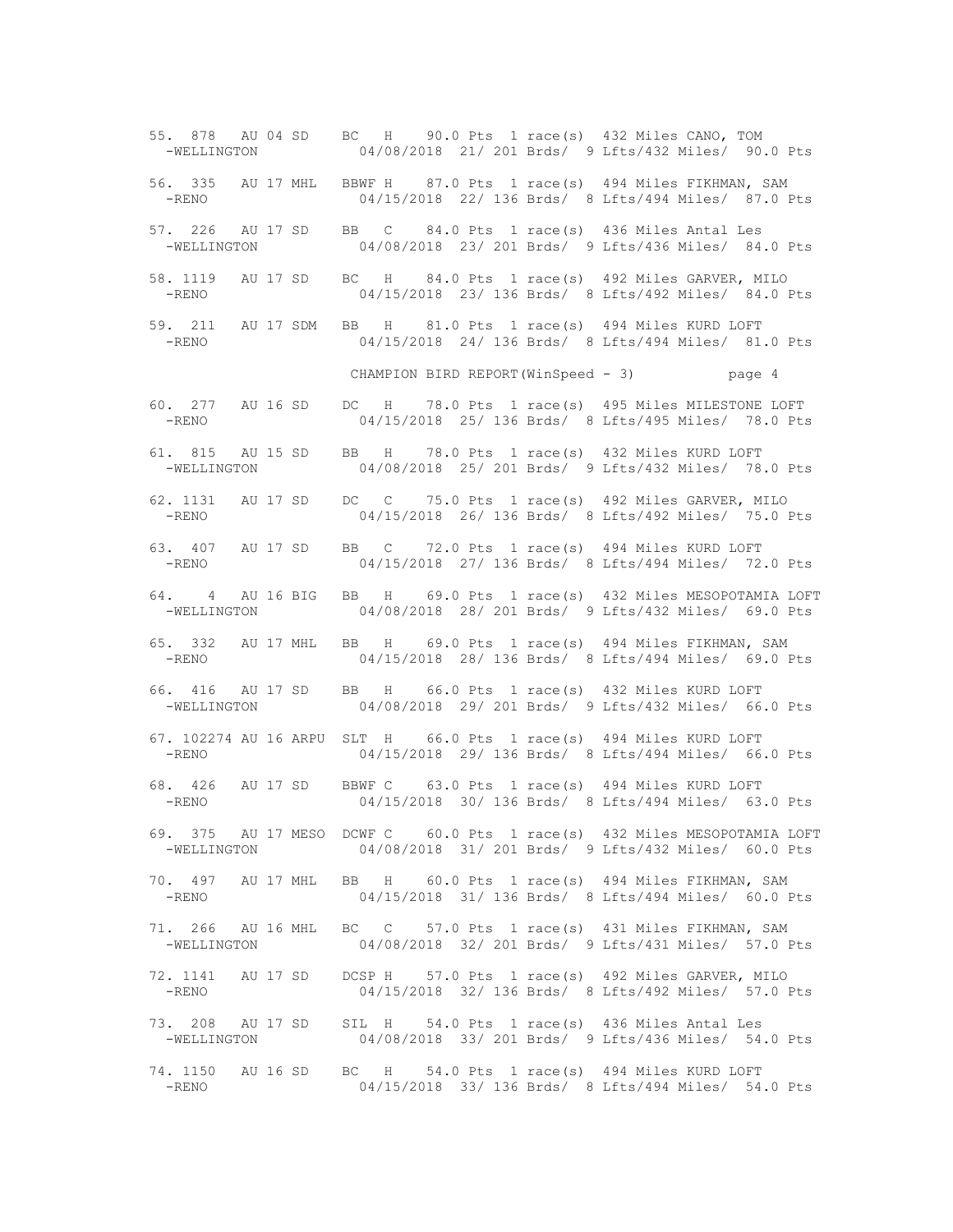75. 231 AU 17 SD SIL H 51.0 Pts 1 race(s) 436 Miles Antal Les -WELLINGTON 04/08/2018 34/ 201 Brds/ 9 Lfts/436 Miles/ 51.0 Pts 76. 412 AU 17 MHL BBWF H 51.0 Pts 1 race(s) 494 Miles FIKHMAN, SAM -RENO 04/15/2018 34/ 136 Brds/ 8 Lfts/494 Miles/ 51.0 Pts 77. 117 AU 17 SDM SLWF H 48.0 Pts 1 race(s) 494 Miles FIKHMAN, SAM -RENO 04/15/2018 35/ 136 Brds/ 8 Lfts/494 Miles/ 48.0 Pts 78. 742 AU 16 VG SIL H 48.0 Pts 1 race(s) 437 Miles VAN GRUEN LOFT -WELLINGTON 04/08/2018 35/ 201 Brds/ 9 Lfts/437 Miles/ 48.0 Pts 79. 428 AU 17 MHL BC H 45.0 Pts 1 race(s) 431 Miles FIKHMAN, SAM -WELLINGTON 04/08/2018 36/ 201 Brds/ 9 Lfts/431 Miles/ 45.0 Pts 80. 873 AU 16 SD BC H 45.0 Pts 1 race(s) 495 Miles MILESTONE LOFT -RENO 04/15/2018 36/ 136 Brds/ 8 Lfts/495 Miles/ 45.0 Pts 81. 37 AU 17 AH GRIZ H 42.0 Pts 1 race(s) 437 Miles VAN GRUEN LOFT<br>-WELLINGTON 04/08/2018 37/ 201 Brds/ 9 Lfts/437 Miles/ 42.0 Pts 04/08/2018 37/ 201 Brds/ 9 Lfts/437 Miles/ 42.0 Pts CHAMPION BIRD REPORT(WinSpeed - 3) page 5 82. 1574 AU 17 SD DC H 39.0 Pts 1 race(s) 495 Miles MILESTONE LOFT -RENO 04/15/2018 38/ 136 Brds/ 8 Lfts/495 Miles/ 39.0 Pts 83. 83939 AU 17 ARPU BB C 39.0 Pts 1 race(s) 432 Miles MESOPOTAMIA LOFT -WELLINGTON 04/08/2018 38/ 201 Brds/ 9 Lfts/432 Miles/ 39.0 Pts 84. 966 AU 15 SD DCWF C 36.0 Pts 1 race(s) 492 Miles GARVER, MILO -RENO 04/15/2018 39/ 136 Brds/ 8 Lfts/492 Miles/ 36.0 Pts 85. 40678 AU 17 AA BB H 36.0 Pts 1 race(s) 432 Miles MESOPOTAMIA LOFT -WELLINGTON 04/08/2018 39/ 201 Brds/ 9 Lfts/432 Miles/ 36.0 Pts 86. 319 AU 16 MHL BB H 33.0 Pts 1 race(s) 494 Miles FIKHMAN, SAM 04/15/2018 40/ 136 Brds/ 8 Lfts/494 Miles/ 33.0 Pts 87. 1997 AU 15 SD BB H 33.0 Pts 1 race(s) 432 Miles KURD LOFT -WELLINGTON 04/08/2018 40/ 201 Brds/ 9 Lfts/432 Miles/ 33.0 Pts 88. 101 AU 17 SDM BBSP C 30.0 Pts 1 race(s) 494 Miles FIKHMAN, SAM -RENO 04/15/2018 41/ 136 Brds/ 8 Lfts/494 Miles/ 30.0 Pts 89. 453 AU 17 MHL BB C 30.0 Pts 1 race(s) 431 Miles FIKHMAN, SAM -WELLINGTON 04/08/2018 41/ 201 Brds/ 9 Lfts/431 Miles/ 30.0 Pts 90. 1839 AU 17 VG SIL H 27.0 Pts 1 race(s) 499 Miles VAN GRUEN LOFT 04/15/2018 42/ 136 Brds/ 8 Lfts/499 Miles/ 27.0 Pts 91. 390 AU 17 SD BB H 24.0 Pts 1 race(s) 431 Miles FIKHMAN, SAM -WELLINGTON 04/08/2018 43/ 201 Brds/ 9 Lfts/431 Miles/ 24.0 Pts 92. 433 AU 17 MHL BB C 21.0 Pts 1 race(s) 494 Miles FIKHMAN, SAM -RENO 04/15/2018 44/ 136 Brds/ 8 Lfts/494 Miles/ 21.0 Pts 93. 5361 AU 17 VITA BB H 21.0 Pts 1 race(s) 432 Miles MESOPOTAMIA LOFT -WELLINGTON 04/08/2018 44/ 201 Brds/ 9 Lfts/432 Miles/ 21.0 Pts 94. 105 AU 17 SD DC H 18.0 Pts 1 race(s) 433 Miles MILESTONE LOFT -WELLINGTON 04/08/2018 45/ 201 Brds/ 9 Lfts/433 Miles/ 18.0 Pts 95. 1862 AU 17 SD SIL H 15.0 Pts 1 race(s) 436 Miles Antal Les